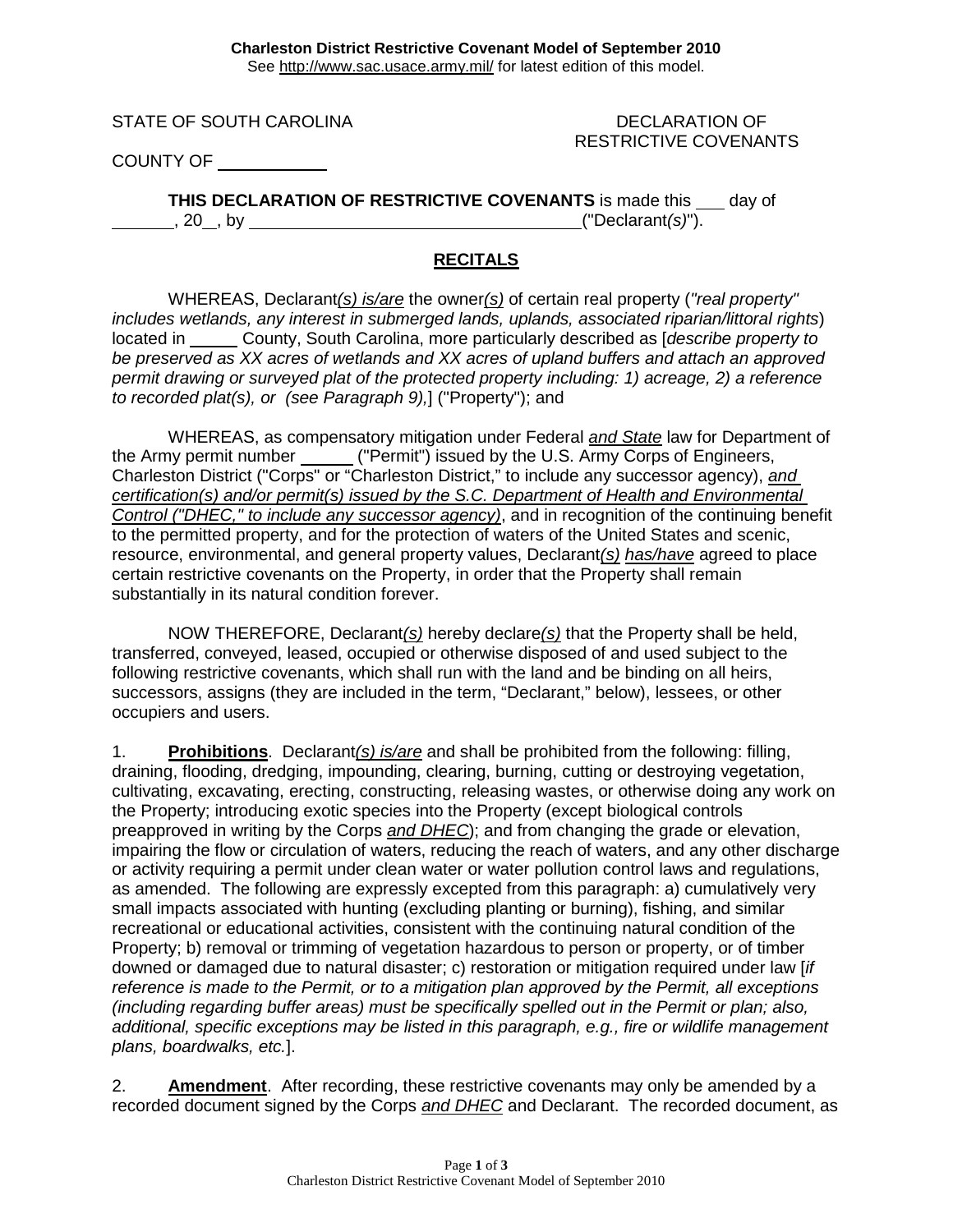amended, shall be consistent with the Charleston District model conservation restrictions at the time of amendment. Amendment shall be allowed at the discretion of the Corps *and DHEC*, in consultation with resource agencies as appropriate, and then only in exceptional circumstances. Compensatory mitigation for any adverse impacts associated with an amendment will be required pursuant to Charleston District mitigation policy at the time of amendment. There shall be no obligation to allow an amendment.

3. **Notice to Government**. Any permit application, or request for certification or modification, which may affect the Property, made to any governmental entity with authority over wetlands or other waters of the United States, shall expressly reference and include a copy (with the recording stamp) of these restrictive covenants.

4. **Reserved Rights**. It is expressly understood and agreed that these restrictive covenants do not grant or convey to members of the general public any rights of ownership, entry or use of the Property. These restrictive covenants are created solely for the protection of the Property, and for the consideration and values set forth above, and Declarant*(s)* reserve*(s)* the ownership of the fee simple estate and all rights appertaining thereto, including without limitation the rights to exclude others and to use the property for all purposes not inconsistent with these restrictive covenants.

5. **Compliance Inspections**. The Corps, *DHEC*, and *its/their* authorized agents shall have the right to enter and go upon the lands of Declarant*(s)*, to inspect the Property and take actions necessary to verify compliance with these restrictive covenants.

6. **Enforcement**. The Declarant*(s)* grant*(s)* to the Corps, the U.S. Department of Justice, and/or *DHEC*, a discretionary right to enforce these restrictive covenants in a judicial action against any person*(s)* or other entity(ies) violating or attempting to violate these restrictive covenants; provided, however, that no violation of these restrictive covenants shall result in a forfeiture or reversion of title. In any enforcement action, an enforcing agency shall be entitled to a complete restoration for any violation, as well as any other judicial remedy such as civil penalties. Nothing herein shall limit the right of the Corps to modify, suspend, or revoke the Permit.

7. **Property Transfers**. Declarant*(s)* shall include the following notice on all deeds, mortgages, plats, or any other legal instruments used to convey any interest in the Property (failure to comply with this paragraph does not impair the validity or enforceability of these restrictive covenants):

> NOTICE: This Property Subject to Declaration of Restrictive Covenants Recorded at [*insert book and page references, county(ies), and date of recording*].

8. **Marking of Property**. The perimeter of the Property shall at all times be plainly marked by permanent signs saying, "Protected Natural Area," or by an equivalent, permanent marking system.

[*Paragraph 9 - generally, a surveyed, recorded plat is required; however, at the discretion of the Corps and DHEC, an approved permit drawing or site plan attached to these restrictive covenants may suffice*]